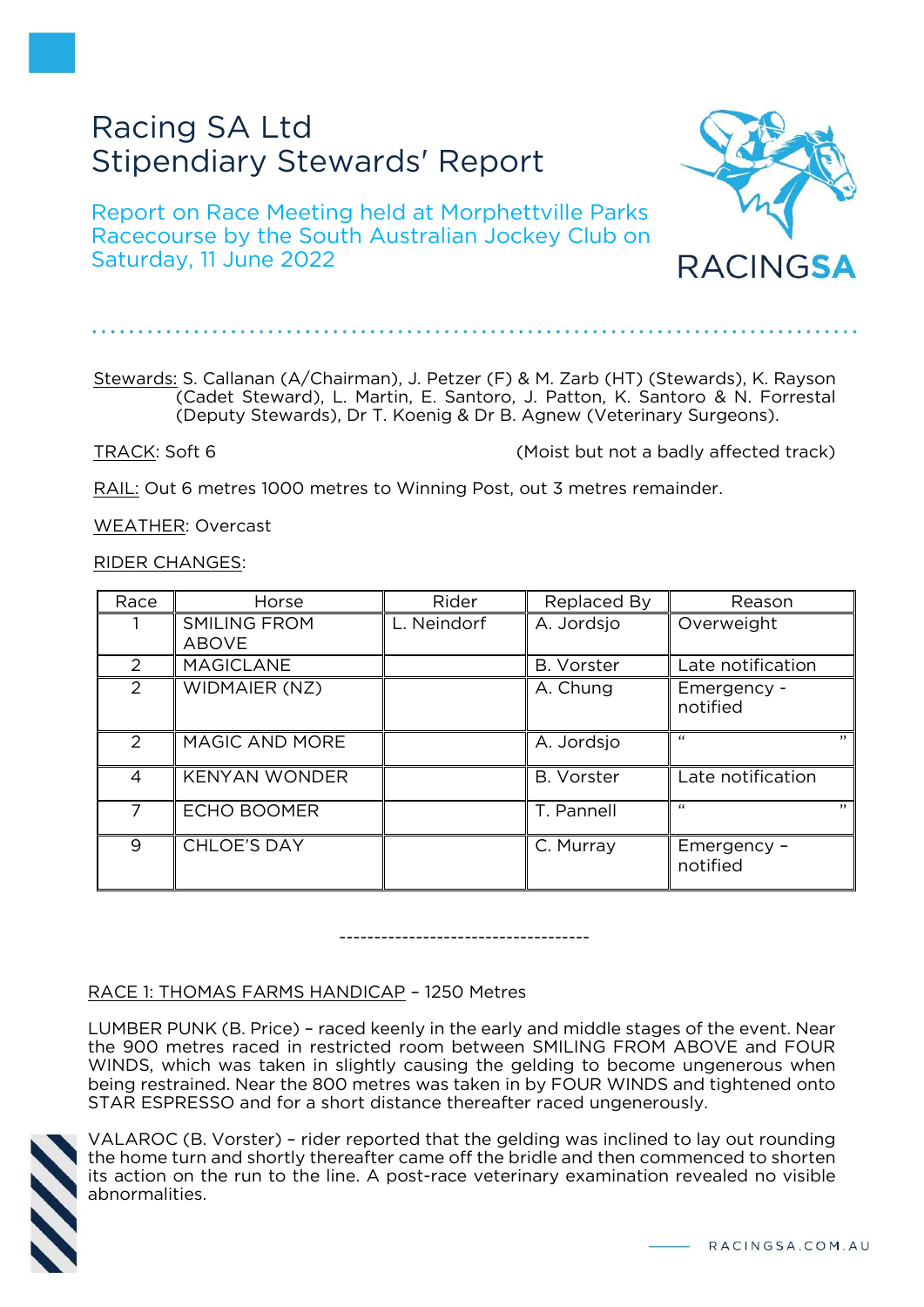# RACE 1: THOMAS FARMS HANDICAP – 1250 Metres (cont'd)

RUN AND TELL (A. Chung) – near the 900 metres shifted in onto FOUR WINDS, which was inconvenienced when taken in onto LUMBER PUNK. Rider was reprimanded under AR131(a) and advised to take greater care when shifting ground.

STARTS WITH HELLO (T. Pannell) – lost its off fore plate during the event. Rider reported that the gelding raced greenly when under pressure in the straight. A post-race veterinary examination revealed no visible abnormalities.

IL DON CAVALLO (J. Holder) – slow into stride. A post-race veterinary examination revealed no visible abnormalities.

STAR ESPRESSO (P. Gatt) - jumped away awkwardly. Near the 1000 metres when racing in restricted room between SMILING FROM ABOVE and LUMBER PUNK, lost its position as LUMBER PUNK, which was racing keenly, laid in and shifted in slightly. Held up for clear running from near the 400 metres until approaching the 200 metres.

SMILING FROM ABOVE (A. Jordsjo) – as there was no claiming apprentice rider available, Stewards permitted A Jordsjo to replace L. Neindorf on the filly.

FOUR WINDS (S. Logan) – near the 800 metres shifted in onto LUMBER PUNK, which was hampered when tightened onto STAR ESPRESSO. Rider was severely reprimanded under AR131(a) and advised to take greater care when shifting ground.

JOURNEY IN TIME (C. Murray) - Stewards permitted C. Murray to ride the filly 0.5 kg over its declared weight of 54.0 kg. Difficult to load. Trainer, Ms R. Day was advised that a warning had been placed on the filly in relation to its barrier manners. Laid out under pressure in the straight.

# RACE 2: ADELAIDE GALVANISING INDUSTRIES MAIDEN PLATE – 1250 Metres

CHUCK NATION (T. Pannell) – difficult to load. Trainer, Mr S. Burford was advised that a warning had been placed on the gelding in relation to its barrier manners. Shortly after the start lost its position when tightened onto YEAH YEAH NAH as HANSOM MAN was taken out. A post-race veterinary examination revealed no visible abnormalities.

HANSOM MAN (C. Jones) – on jumping away was taken out onto CHUCK NATION by DIXIE WHISTLER. When questioned in relation to her riding in the straight, rider explained that her instructions were to allow the gelding to settle where comfortable. She added that it travelled well in the early and middle stages of the event. After considering her options on rounding the home turn she elected to attempt to follow DIXIE WHISTLER and BLUE LUNA rather than shift out as in her opinion she would be unable to gain clear running due to the positioning of the other runners; however, was of the opinion that there was insufficient room to attempt to improve into that run in the early part of the straight. On reviewing the footage she conceded that a run did appear between those two horses approaching the 100 metres; however, her positioning did not allow her to improve into that run. After considering all the evidence, Stewards advised C. Jones that in future she is to ride her mounts in a manner which does not invite questioning.

WILLASTON (D. Caboche) – rider reported that the gelding raced greenly throughout the event.

BRAZEN EAGLE (J. Maund) - over raced throughout the event.



DIXIE WHISTLER (L. Neindorf) – was presented in the mounting yard without the bubble cheeker (off side). Co-Trainer, Mr D. Moyle was reprimanded under AR106(1) and advised in future to ensure he presents his runners with the correct gear. Jumped away awkwardly taking HANSOM MAN out.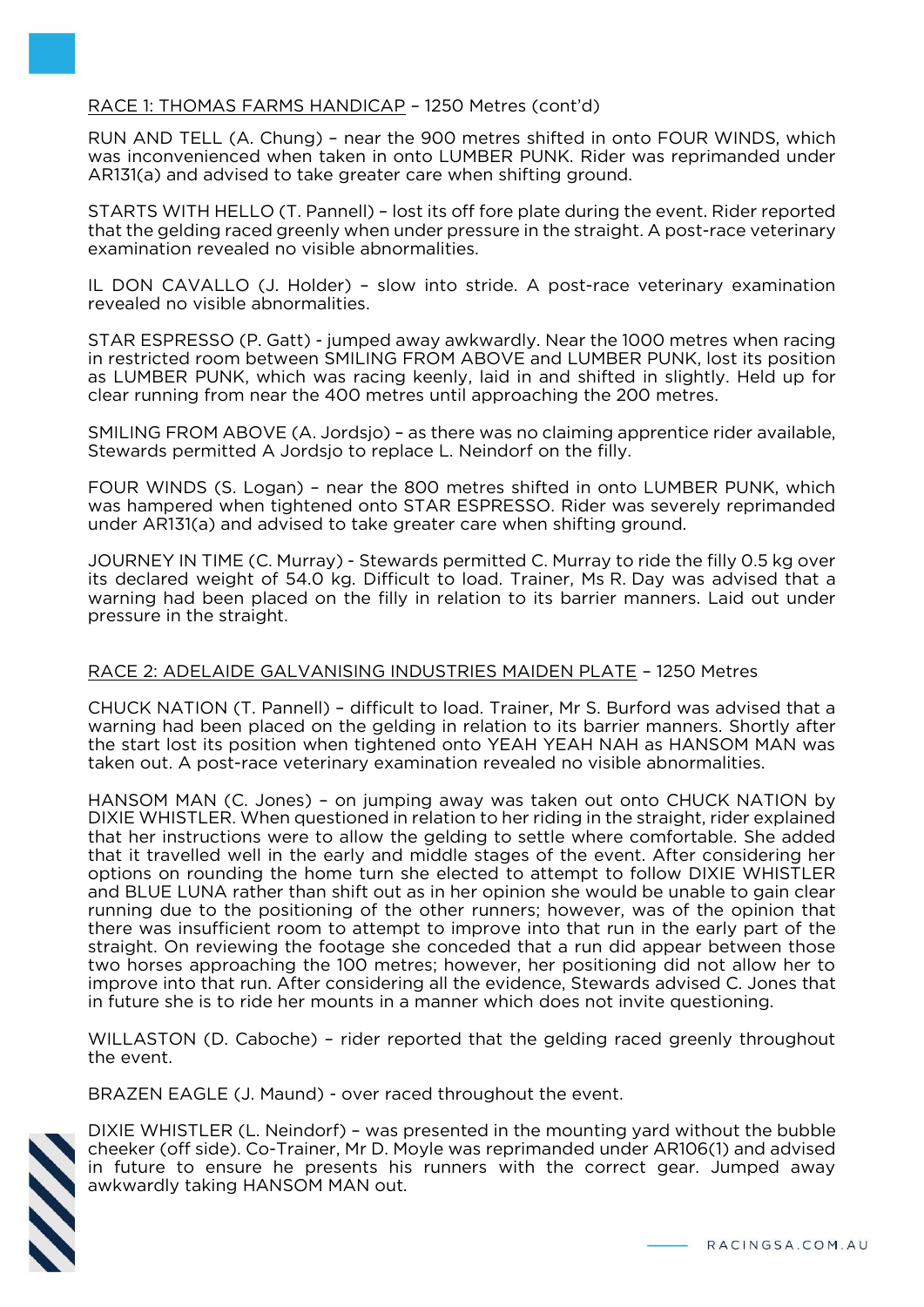# RACE 2: ADELAIDE GALVANISING INDUSTRIES MAIDEN PLATE – 1250 Metres (cont'd)

YEAH YEAH NAH (P. Gatt) – underwent a pre-race veterinary examination on arrival on course and was deemed suitable to race. On arrival at the barriers had its tongue tie refitted. Held up for clear running from near the 400 metres until approaching the 200 metres.

LEGLESS LADY (J. Holder) – inclined to lay in, in the early part of the straight.

MAGICLANE (B. Vorster) – slow into stride. Over raced throughout the event.

APACHE FOX (S. Logan) – hung out under pressure in the straight.

#### RACE 3: HAPPY 100TH NOELLA TWO-YEAR-OLD CLASS ONE PLATE – 1000 Metres

GOLD BUCKET (J. Holder) – hung out under pressure in the straight.

I'M A DEXSTAR (D. Caboche) – near the 900 metres rolled out onto HOLLER HELP, which clipped its heels.

SOAMES (T. Pannell) – laid in under pressure in the straight.

LADIES LUNCH (C. Jones) – lost its off fore plate shortly after the start.

HOLLER HELP (J. Maund) – near the 900 metres clipped the heels of I'M A DEXSTAR, which rolled out and lost ground. On entering the straight was awkwardly placed between the heels of OUR HOST and THANKS BRUCE, which rolled in.

JILLADORA (B. Price) – slow to begin losing approximately three to four lengths.

OUR HOST (S. Metcalfe) - jumped away awkwardly and shortly thereafter was taken out slightly by TE PIRO and was awkwardly placed on the heels of I'M A DEXSTAR.

THANKS BRUCE (A. Chung) – on entering the straight rolled in onto HOLLER HELP. Hung out over the final 150 metres of the event.

# RACE 4: THE JUNCTION HANDICAP – 1250 Metres

EXTRA TIME (J. Holder) – inside the 1200 metres rolled out slightly when TURBEAU shifted in. Made the turn near the 900 metres awkwardly. Laid out throughout the event. Rider reported that it was his intention to settle closer; however, after the manner in which the gelding began, he was unable to do so. He added that it travelled well in the early and middle stages of the event and when asked to improve rounding the home turn, EXTRA TIME failed to respond as he had anticipated and was disappointing to the finish. A post-race veterinary examination revealed no visible abnormalities.

TURBEAU (L. Neindorf) – near the 400 metres bumped SCOUT'S HONOUR, which rolled out.

HYPERCANE (P. Gatt) – a post-race veterinary examination revealed no visible abnormalities.

KENYAN WONDER (B. Vorster) – inside the 1200 metres lost its position when tightened onto EXTRA TIME, which rolled out slightly and TURBEAU, which shifted in.

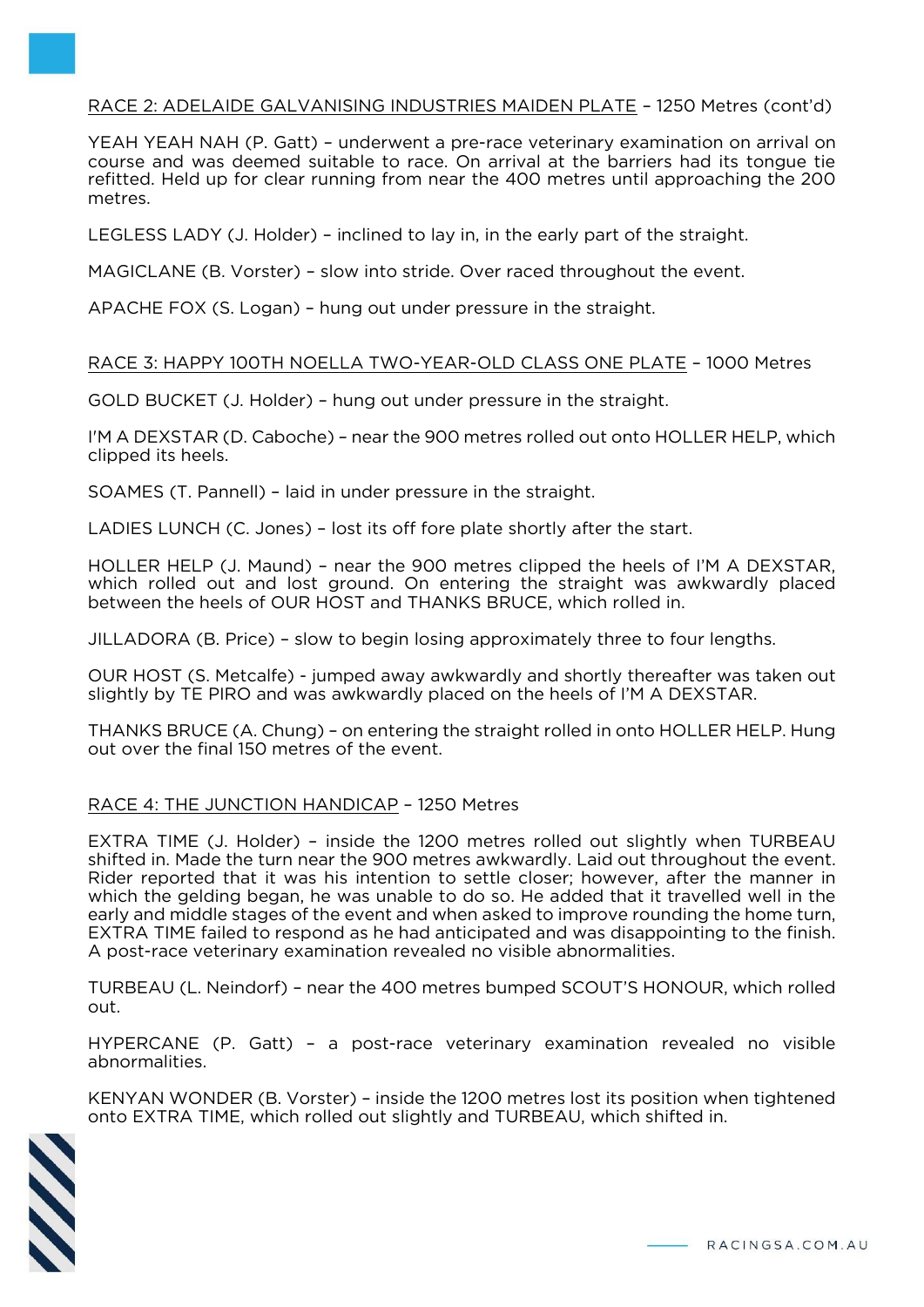# RACE 4: THE JUNCTION HANDICAP – 1250 Metres (cont'd)

ROHLON DRUNK (C. Jones) - following the declaration of acceptances Trainer, Mr J. Opperman made a gear application to replace winkers with blinkers on the gelding's race gear. Stewards acceded to his request and acting under AR206(2) fined Mr J. Opperman \$200.

SCOUT'S HONOUR (A. Jordsjo) – near the 400 metres rolled out and bumped TURBEAU.

#### RACE 5: CHALK HILL HANDICAP - 2250 Metres

TOYETIC (A. Jordsjo) – a post-race veterinary examination revealed no visible abnormalities.

MEDIEVAL MISS (T. Pannell) – held up rounding the home turn when racing between SANTELMO FUEGO and CAPRICORN RIDGE.

WITSABOUTHIM (NZ) (B. Vorster) – got its head up as the start was effected and as a result was awkward and slow to begin. Rider explained in relation to the gelding's poor performance, that it was off the bit for the majority of the event and when asked to improve from the 700 metres became awkward in its action and did not respond to his riding and therefore he elected to not ride the gelding out for the remainder of the event. A post-race veterinary examination revealed the gelding to have cardiac arrhythmia. Cotrainers, Mr T. Busuttin & Ms N. Young were advised the results of an ECG are to be forwarded to the Racing SA Veterinary Surgeon and a Veterinary Clearance would be required prior to the gelding performing satisfactorily in an Official Barrier Trial.

RISING RENOWN (NZ) (A. Chung) – laid out under pressure in the straight.

#### RACE 6: PFD FOODS HANDICAP – 1550 Metres

GETOUTTHEWAY (C. Murray) - Stewards permitted C. Murray to ride the gelding 0.5 kg over its declared weight of 54.0 kg.

#### RACE 7: CHARLES MELTON WINE LUNCH - SATURDAY JULY 16TH HANDICAP – 1400 Metres

ALSVIOR (J. Maund) – raced keenly in the early and middle stages of the event.

YANACOCHA (J. Potter) – raced keenly in the lead.

ANNIKA (A. Chung) – slow into stride. Had difficulty obtaining clear ground from the 300 metres until inside the 100 metres when racing between HATEECH and ALSVIOR.

AMBIDAZZLE (J. Holder) – rider reported that the mare did not feel comfortable in its action, in particular its near foreleg.

ECHO BOOMER (T. Pannell) – raced keenly in the early and middle stages of the event.

DISAGREEABLE MISS (P. Gatt) – slow to begin. Rider reported that the filly was slow to begin and raced off the bridle for the majority of the event and was disappointing to the finish.



FIGHTING MCLAREN (C. Rawiller) – lost its near fore plate during the event.

SECRET WAR (J. Maund) – a post-race veterinary examination revealed no visible abnormalities.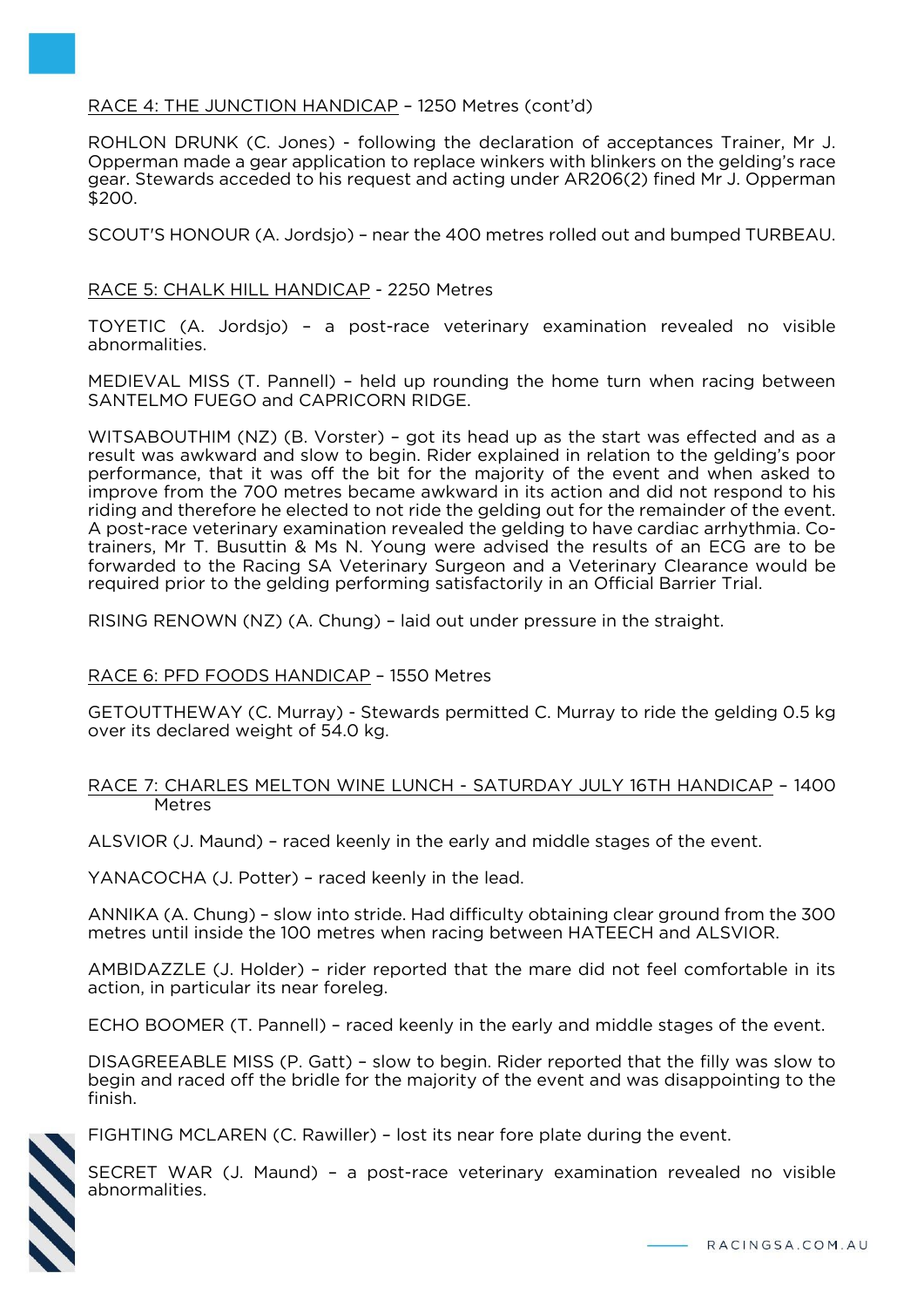#### RACE 8: GRAND SYNDICATES - NEW YEARLINGS AVAILABLE NOW! HANDICAP – 1000 Metres

SNIPILLICIOUS (A. Chung) - jumped away awkwardly and shifted in onto SILVER LINING.

GRAND HOST (L. Neindorf) – approaching the 600 metres rolled out and became awkward for a short distance inside CHOSEN BLONDE. Inclined to lay in over the concluding stages of the event.

LOAD AND GO (J. Holder) - underwent a pre-race veterinary examination upon arrival on course as it had not raced since May 2021 and was deemed suitable to race. Jumped away awkwardly. Inclined to hang out under pressure in the straight. Approaching the finish bumped with ZARACE.

BON PEGASUS (S. Logan) - jumped away awkwardly.

CHOSEN BLONDE (B. Vorster) – approaching the finish was taken in by GRAND HOST, which was inclined to lay in, onto ZARACE.

SUNNY GREEN (C. Murray) – slow into stride.

SILVER LINING (E. Wong) – underwent a pre-race veterinary examination upon arrival on course as it had not raced since February 2021 and was deemed suitable to race. Inconvenienced on jumping away as SNIPILLICIOUS shifted in. Approaching the 800 metres when hanging in, shifted in abruptly. Laid in under pressure in the straight.

ZARACE (C. Jones) – approaching the 100 metres became held up for a short distance when racing between LOAD AND GO and SECRET WAR, which was weakening. Approaching the finish when improving into a tight run between LOAD AND GO and CHOSEN BLONDE, which was taken in, was hampered and bumped with both those runners.

RACE 9: TAYLAH TANNER & SAM BAUER ENGAGEMENT HANDICAP – 1550 Metres

TRUMPSTA (B. Price) – approaching the 1000 metres when being restrained raced ungenerously.

BOLT BY (C. Rawiller) – a post-race veterinary examination revealed no visible abnormalities.

FOX D'OR (J. Holder) – as the start was effected turned its head and as a consequence was awkward and slow to begin. Rider reported that he was obliged to settle further back than he intended due to the gelding being slow to begin and in his opinion that did not suit FOX D'OR's racing pattern. A post-race veterinary examination revealed no visible abnormalities.

ALL HARD WOOD (J. Maund) – raced keenly in the early and middle stages of the event when awkwardly placed on the heels of NICAJON, which was racing fiercely when being restrained.

MANASA (NZ) (S. Logan) - jumped away awkwardly, shifted out and bumped NATIVE BLUE taking that gelding out. Over raced during the event.

LOMAX (L. Neindorf) – shortly after the start bumped with NATIVE BLUE, which was taken out and as a consequence lost ground. Held up for clear running from approaching the 300 metres until approaching the 200 metres when racing to the inside of CARRY THE MUSKET. Had difficulty obtaining clear running for several strides from inside the 100 metres.

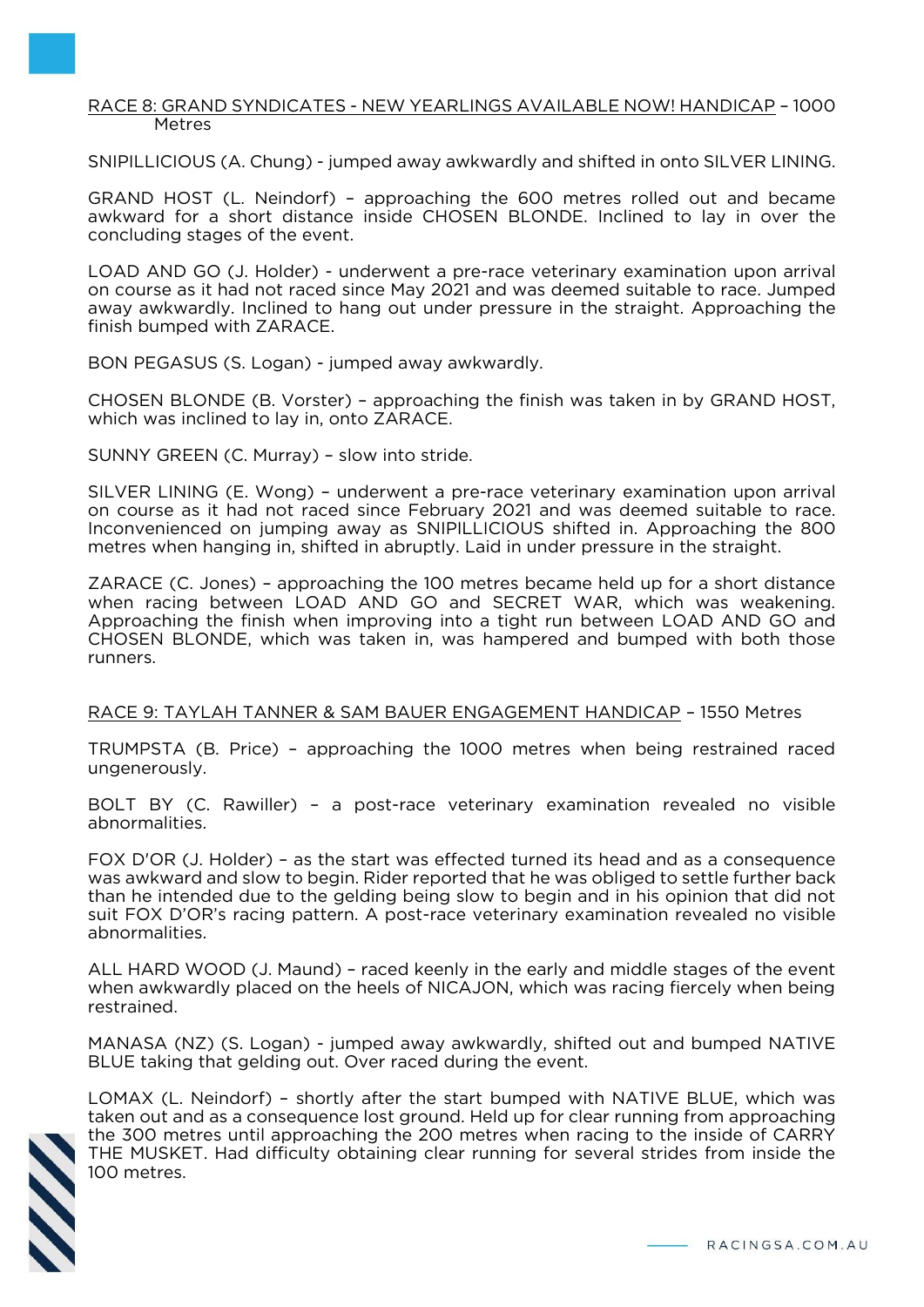RACE 9: TAYLAH TANNER & SAM BAUER ENGAGEMENT HANDICAP – 1550 Metres (cont'd)

NATIVE BLUE (S. Metcalfe) – on jumping away bumped with MANASA (NZ) on a number of occasions, was taken out and lost its position when awkwardly placed on the heels of CHLOE'S DAY and thereafter bumped with LOMAX.

ANOTHER FREE GLASS (C. Jones) – raced in restricted room between CHLOE'S DAY and ALL HARD WOOD for a short distance near the 150 metres.

NICAJON (B. Vorster) – raced fiercely in the early and middle stages of the event and got its head up on a number of occasions when being restrained.

---------------------------------------

PRE-RACE BLOOD SAMPLES (25):

Blood samples were taken from the following horses for, but not limited to,  $TCO<sub>2</sub>$ purposes:

Race 1 – VALAROC, SMILING FROM ABOVE

- Race 2 BRAZEN EAGLE
- Race 3 CELTIC VADER
- Race 4 OUTLAWS REVENGE, EXTRA TIME, STREET LIFE, ROHLON DRUNK

Race 5 – TOYETIC, WITSABOUTHIM (NZ), KING OF PHARAOHS, SANTELMO FUEGO,

RISING RENOWN (NZ)

Race 6 – GRINZINGER STAR (NZ), RITRATTO, NONAME LANE

Race 7 – JAAMINT, CASHIN' CHEX (NZ)

Race 8 – LOAD AND GO, CHOSEN BLONDE, OLD TIME ROCK

Race 9 – TRUMPSTA, UNLACED (NZ), LOMAX, CARRY THE MUSKET

# PRE-RACE URINE SAMPLES (1):

RACE 5 – TOYETIC

---------------------------------------

---------------------------------------

#### ROUTINE SWAB SAMPLES (10):

Race 1 – STAR ESPRESSO (winner) Race 2 – LEGLESS LADY (winner) Race 3 – GOLD BUCKET (winner) Race 4 – OUTLAWS REVENGE (winner) Race 5 – CAPRICORN RIDGE (winner) Race 6 – NONAME LANE (winner) Race 7 – JAAMINT (winner) Race 7 – YANACOCHA (second) Race 8 – FIGHTING MCLAREN (winner) Race 9 – UNLACED (NZ) (winner)